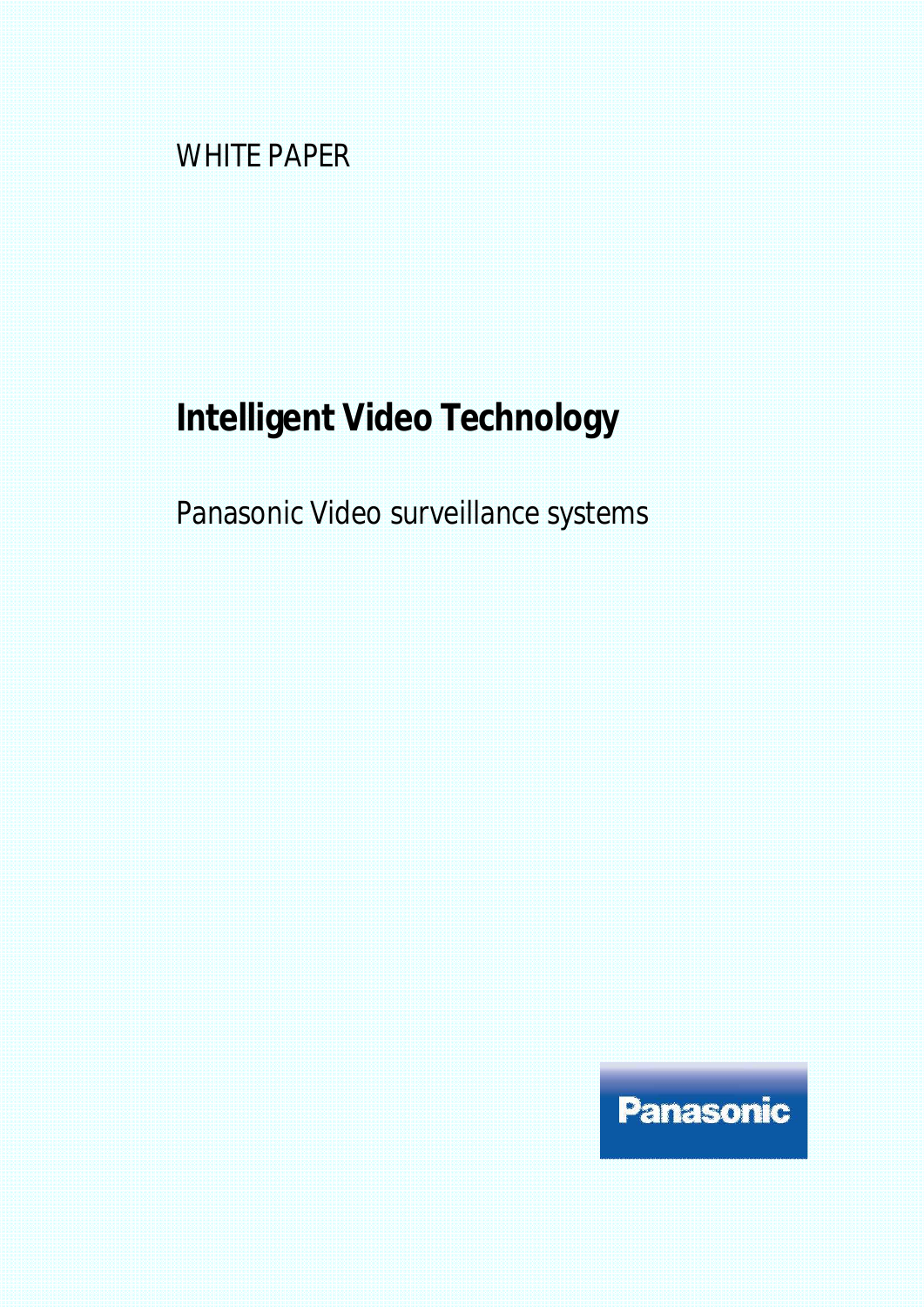# **Table of contents**

| 1. Introduction                                | 3  |
|------------------------------------------------|----|
| 2. How Intelligent Video works                 | 3  |
| 3. System configuration                        | 4  |
| 4. Panasonic's camera-based intelligent video  | 5  |
| 4.1 Intelligent Video Motion Detection (i-VMD) | 5  |
| 4.2 Intruder Detection (i-VMD)                 | 6  |
| 4.3 Loitering Detection (i-VMD)                | 6  |
| 4.4 Direction Detection (i-VMD)                | 7  |
| 4.5 Scene Change Detection (i-VMD)             |    |
| 4.6 Object Detection (i-VMD)                   | 7  |
| 4.7 Cross Line Detection (i-VMD)               | 8  |
| 4.8 Advanced Auto Tracking                     | 8  |
| 5. Face Recognition system                     | 8  |
| 6. Considerations for deploying i-VMD          | 9  |
| 7. Conclusion                                  | 10 |
|                                                |    |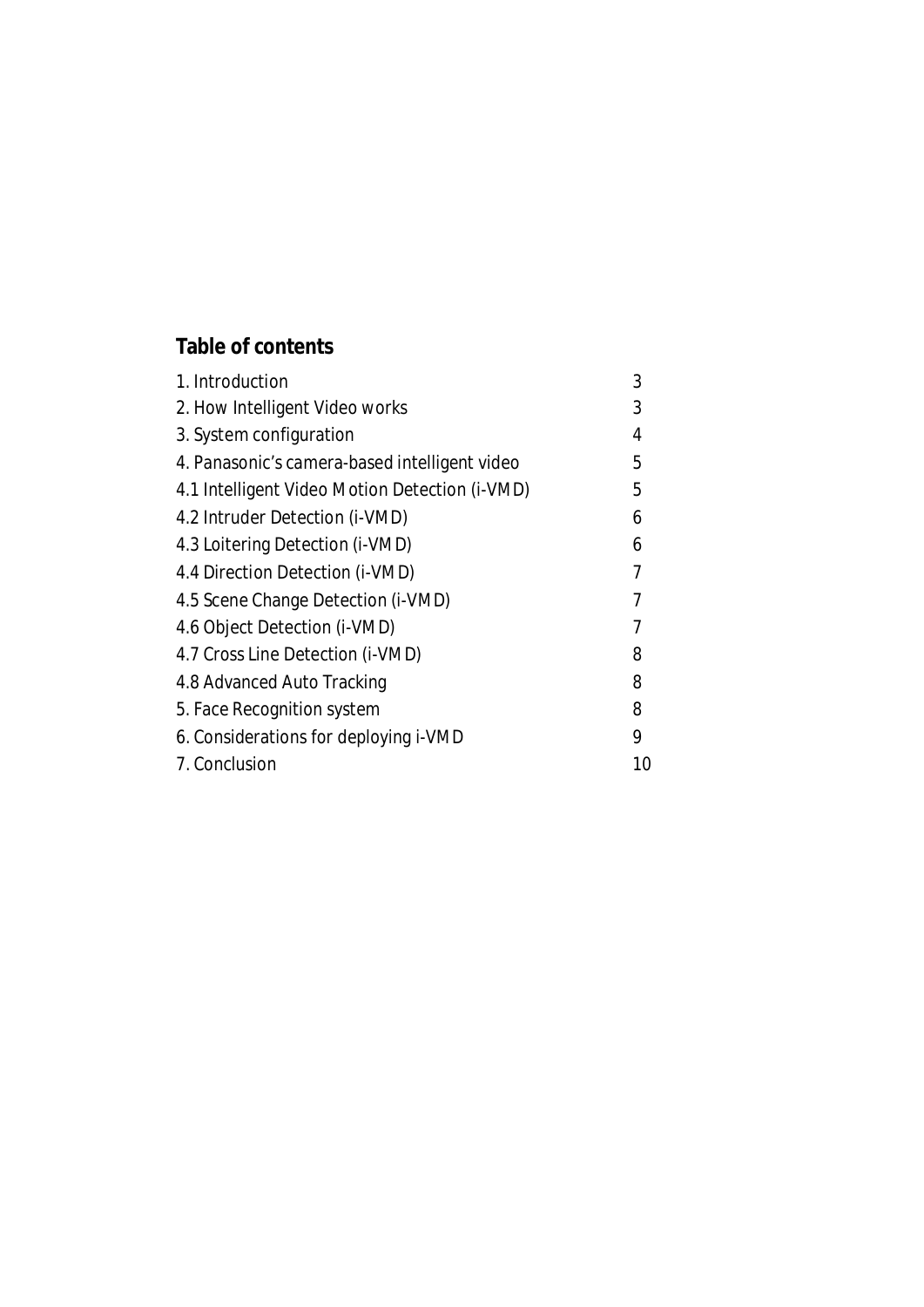## **1. Introduction**

Intelligent Video (IV) is also referred to as Video Content Analysis (VCA) and Video Analytics (VA). IV automatically analyzes the video stream and extracts useful information from images such as detected intruders. The typical applications are video motion detection, video pattern matching and auto tracking.

Today, security departments deploy more and more surveillance cameras to watch broader areas closely 24 hours a day and 7 days a week. IP technology enables building open, reliable and scalable surveillance systems. While video data is increasing, one person can only watch a limited amount of video data. People quickly lose their ability to concentrate and suspicious movements on the screen are frequently overlooked. Intelligent Video works 24 hours a day without stopping, improving surveillance accuracy and effectiveness.

Another way to use Intelligent Video is to change the video data to a gold mine for business. Customer behavior is recorded on the video and contains valuable information for improving marketing effectiveness, store operations, building layout designs, traffic patterns and more. Reviewing hours of video from dozen of cameras was hard, labor-intensive and time-consuming work. Now, Intelligent Video quickly analyzes a large amount of video data.

Intelligent Video is clearly useful for surveillance and business but was expensive and complicated due to requiring high-performance servers and dedicated software. Panasonic now provides the cost-effective and easy-to-deploy Intelligent Video solution based on its field-proven image processing technology and network cameras equipped with high-performance processors. This paper provides an overview of Panasonic's Intelligent Video Technology.

# **2. How Intelligent Video works**

Video Motion Detection (VMD) is the basic and prevalent technology in the security industry. VMD compares series of images in the video stream, identifying the static background and moving foreground objects. VMD catches all motion, which is the difference between images, but this simultaneously presents a weakness. VMD detects wind-whipped flags and reflected light as moving objects, which creates costly false alerts because operators must confirm if they are truly threats. Panasonic Intelligent Video technology has made great progress in extracting information such as position, size, moving direction and staying time from the detected objects and analyzing their behavior. Panasonic Intelligent Video Motion Detection (i-VMD) can now distinguish loitering from normal activities.

Another technology is image recognition. While Video Motion Detection focuses on motion and does not care what the object is, image recognition identifies the target by using its shape char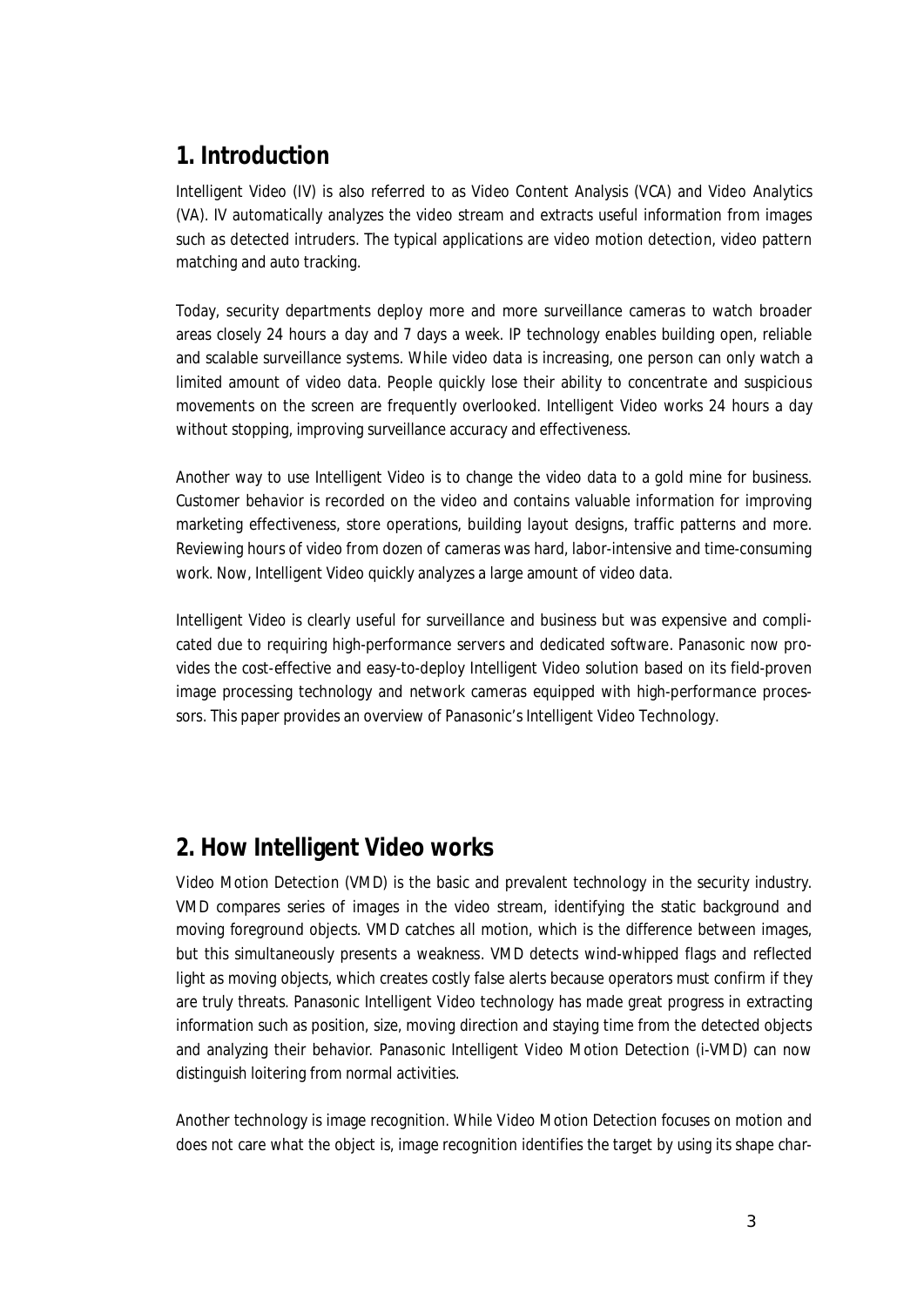acteristics. A Facial recognition system, which is one image recognition application, focuses on characteristics of the human face such as the eyes, nose and mouth. Intelligent Video searches for face-shaped parts on a captured image and identifies the person by estimating similarity between the captured face and pictures in data-bases.

# **3. System configuration**

There are three system configurations: camera-based systems that Intelligent Video runs on a camera, server-based systems which process on a centralized processing server, and hybrid systems combining camera-based and server-based systems.

## **3.1 Camera-based systems**

Network cameras analyze images and send alarms to operators based on pre-configured alert rules. Camera-based systems do not require high-performance central servers, making the systems more scalable, reliable and cost-effective. Panasonic Intelligent Video Motion Detection (i-VMD), auto tracking and face detection use camera-based system configurations.



*Figure 1: Camera-based system: Intelligent Video feature runs on the camera.*

## **3.2 Server-based systems**

Server-based systems enable more complex analysis. All images captured by cameras are sent to a central server that analyzes them with stronger processing power, more memory, higher-speed data base access and more sophisticated software.



*Figure 2: Server-based system: Intelligent Video application runs on the central servers.*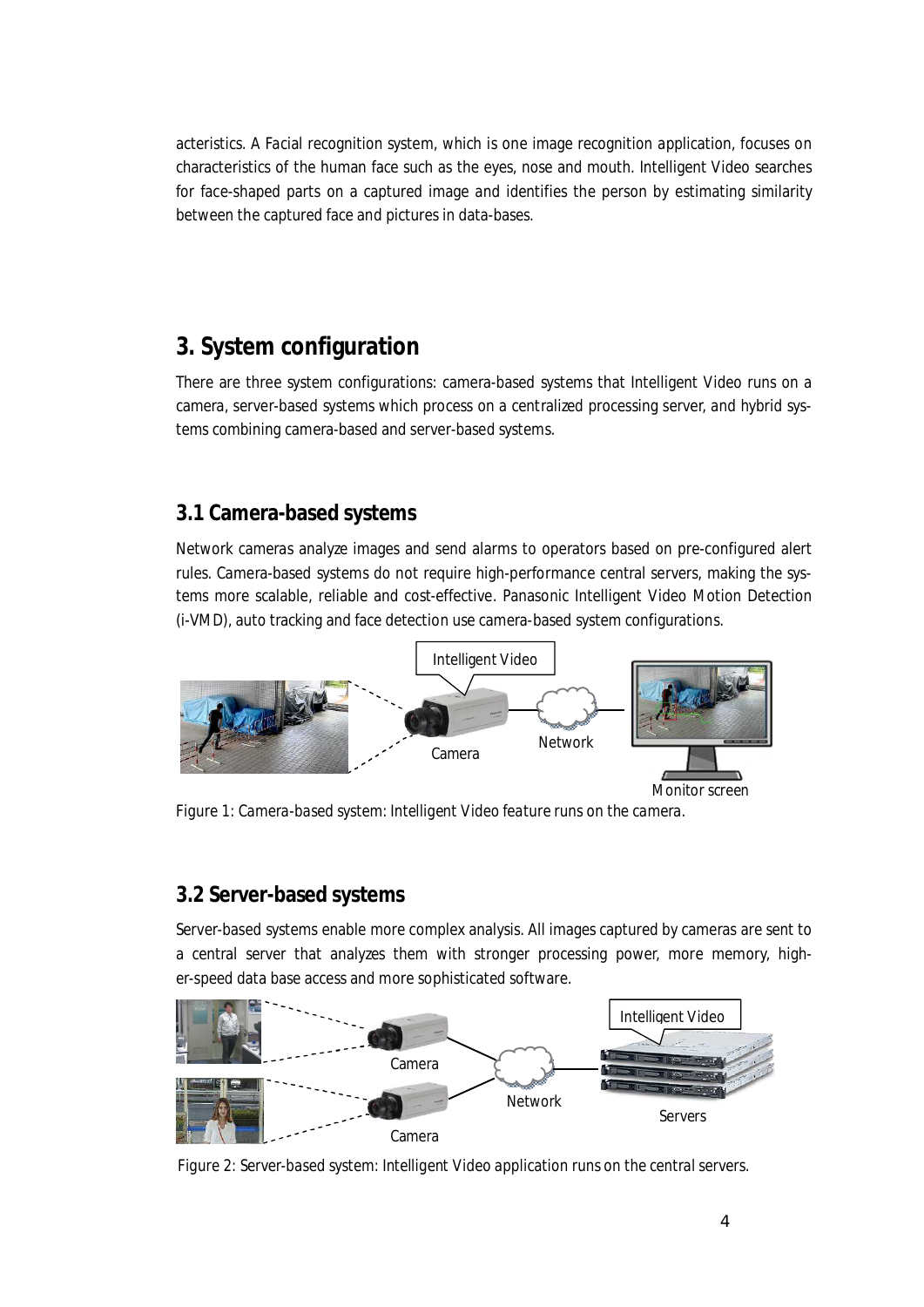A large number of industry-leading video management system companies belong to the Panasonic System Developer Network (PSDN) partner program. These seasoned partners provide excellent Intelligent Video applications based on this server-based systems.

#### **3.3 Hybrid systems**

Hybrid systems combine camera-based systems with server-based systems, substantially reducing server and network overloads. A hybrid system enables a smaller system to run Intelligent Video applications. When a system detects a person from among the people who go by the cameras, the system compares every captured image with photos in a data-base. What the server really needs is the facial part of the captured image. Everything else wastes server and network resources; a hybrid system optimizes this. Cameras clip the facial part and the server only compares; the Panasonic face recognition system use this hybrid system configuration.



*Figure 3: Hybrid system: Intelligent Video features run on both cameras and server.*

#### **4. Panasonic's Camera-based Intelligent Video**

Panasonic developed UniPhier, a high-performance chipset, in which Panasonic integrates its audio and video processing technology. UniPhier packs a high-performance AV processor (DSP) and a high-speed CPU onto a single chip and provides high-quality audio and video, low power consumption, real-time processing and secure features. Panasonic network cameras are equipped with the UniPhier platform.

## **4.1 Intelligent Video Motion Detection (i-VMD)**

Panasonic i-VMD has six Intelligent Video features: Intruder Detection, Loitering Detection, Direction Detection, Scene Change Detection, Object Detection and Cross Line Detection. The i-VMD extracts information such as position, size, moving direction and staying time from the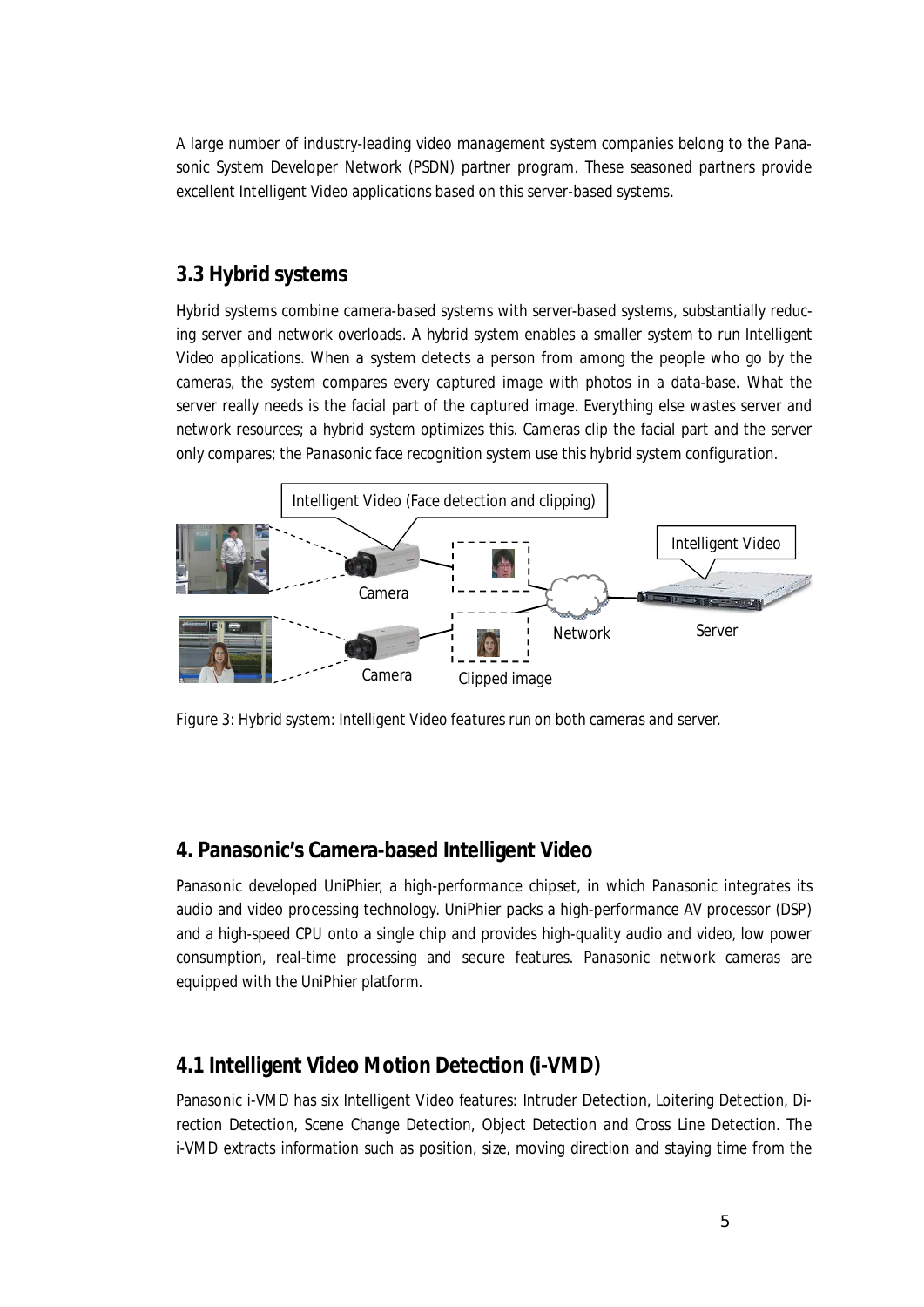moving object detected and analyzes its behavior. As an example, the i-VMD determines if the moving object is loitering or walking normally and sends an alarm to the operators. High-performance UniPhier allows network cameras to simultaneously detect and track up to eight moving objects.

Configuration is also smart. Accurate definition with polygonal detection and the non-detection areas, perspective target size and the schedule for operating and non-operating times enables easily setting them through intuitive GUI.

#### **4.2 Intruder Detection (i-VMD)**

Intruder Detection detects people or cars trespassing in restricted areas. When a network camera detects moving objects in its view, it starts tracking each one of them. Once they step into a pre-defined detection area, the camera sends an alarm to the operators and highlights them with frames on the screen. This helps operators quickly identify what camera is tracking.



*Figure 4 and 5: Intruder Detection. To the left, the camera was tracking a person in its view. To the right, the person trespassed in the pre- defined detection area and an alarm was issued. Detection areas are shown in yellow for explanation.*

## **4.3 Loitering Detection (i-VMD)**

Loitering Detection detects people who are loitering in front of a camera. When a network camera detects human-sized moving objects in its view, the camera starts tracking each one of them. When they loiter there for a specified period of time, the camera sends an alarm to the operators and highlights them with frames. This helps the operators quickly identify whom the camera is tracking.



*Figure 6: Loitering Detection. A person stays too long around the exhibit in the museum.*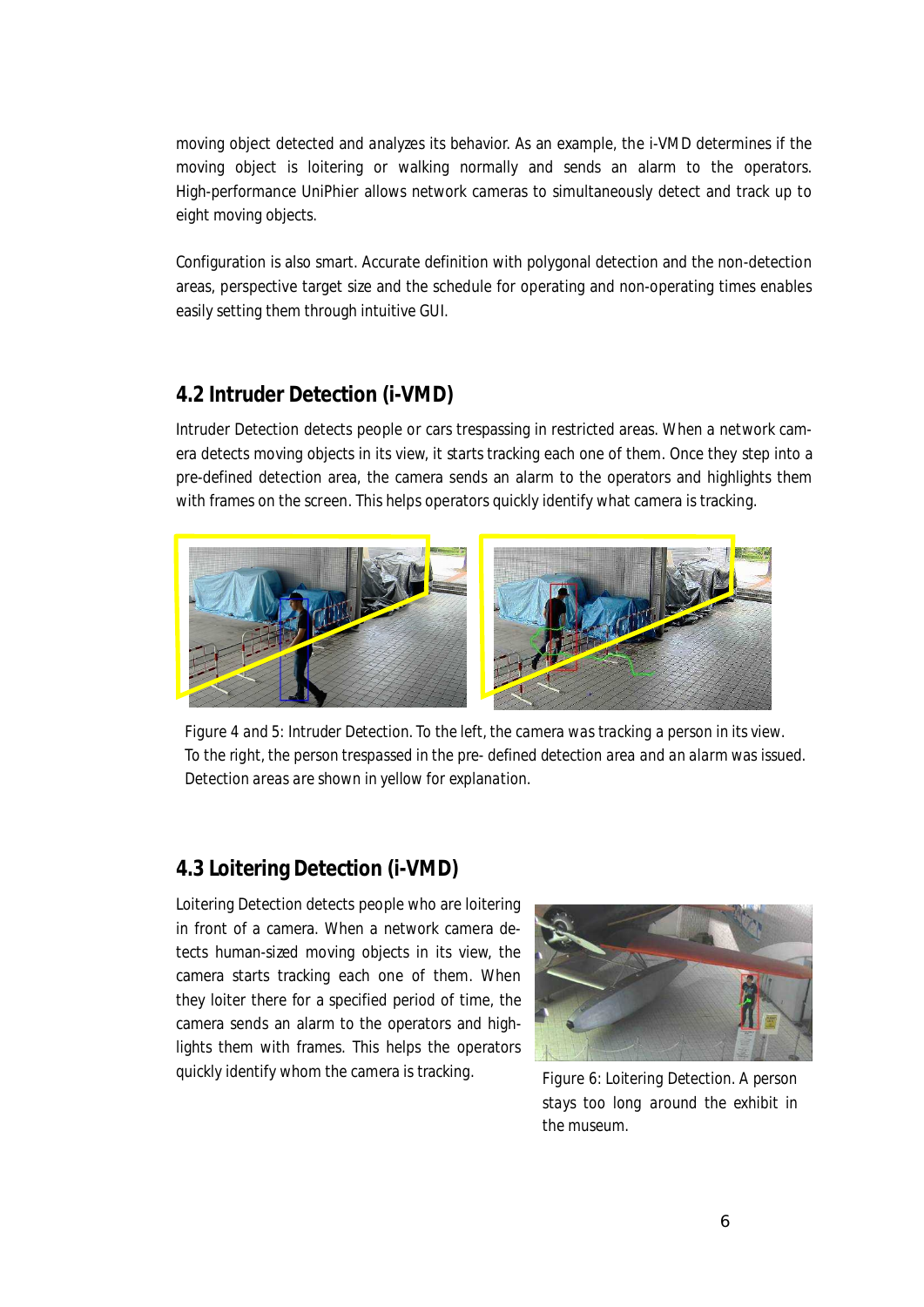#### **4.4 Direction Detection (i-VMD)**

Direction Detection detects people, cars or moving objects that go the wrong direction such as the wrong way on a one-way street. When a network camera detects moving objects in its view, the camera starts tracking the movement and estimates the direction objects are going. When an object is moving in an unauthorized direction, the camera sends an alarm to the operators and highlights the object with frame.



*Figure 7: Direction Detection. A car runs wrong direction on the one-way street.*

#### **4.5 Scene Change Detection (i-VMD)**

Scene Change Detection detects tampering with the camera view. When a network camera detects interference or tampering such as spraying on a camera dome, changing a camera direction or covering a camera with a cloth, the camera sends an alarm to the operators. People pay little attention to motionless pictures. If a picture is missed, a long time will be necessary before an operator becomes aware of it. The i-VMD finds tampering immediately.



*Figure 8: Scene Change Detection. A person sprays on the camera.*

## **4.6 Object Detection (i-VMD)**

Object detection detects objects disappearing that should be present or something left behind that shouldn't be there. A network camera constantly keeps watching on pre-defined areas, comparing current footage with the past footage. When a left or removed object is detected, the camera sends an alarm to the operators and highlights the object or place with frame. This helps the operators easily identify what is left or removed.



*Figure 9 and 10: Object detection. The image to the left, a person left a suspicious backpack in the corner. The image to the right, a person took a picture away.*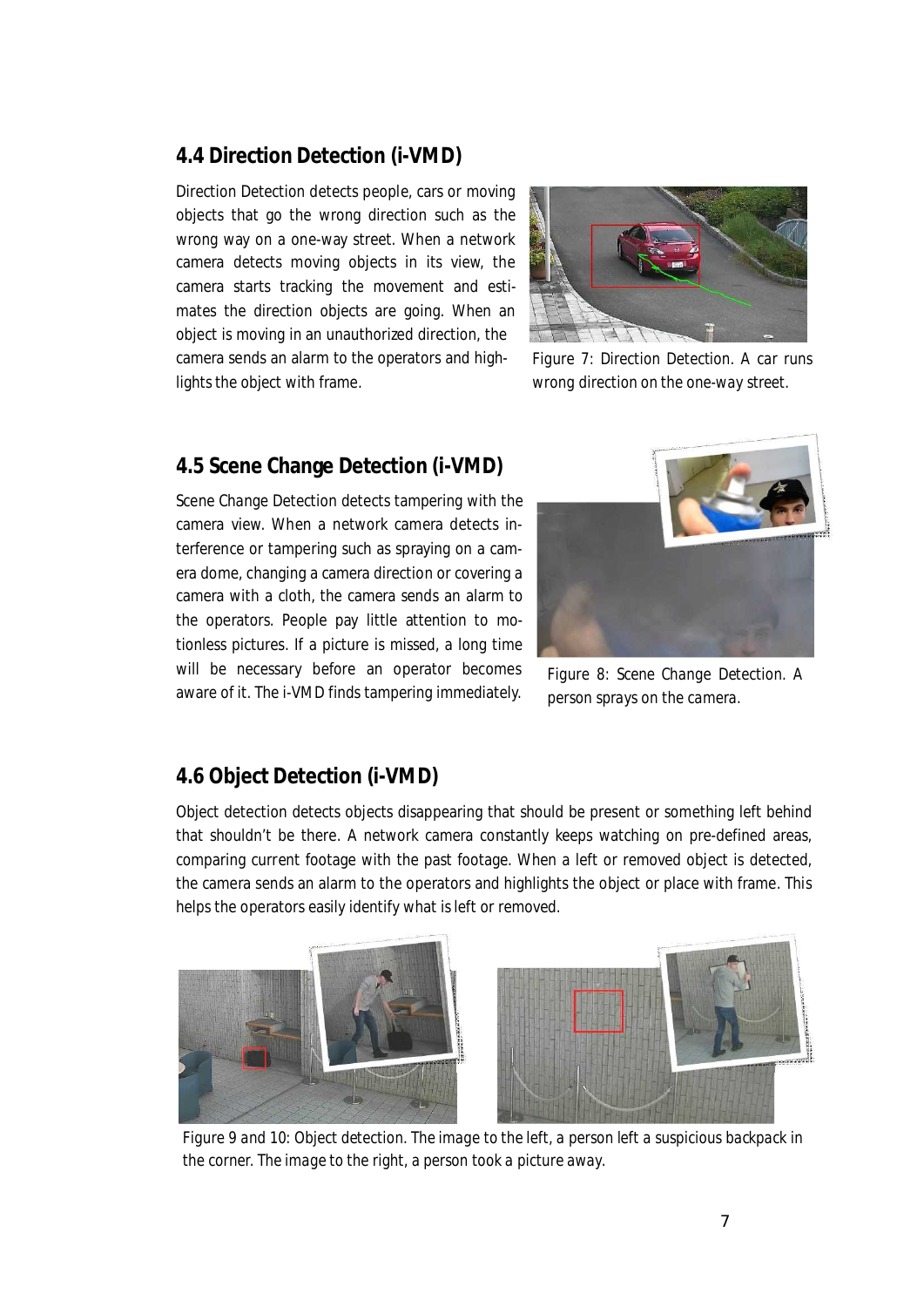## **4.7 Cross Line Detection (i-VMD)**

Cross Line Detection detects people or objects trespassing in restricted areas. When a network camera detects moving objects in its view, the camera starts tracking each one of them. Once the object crosses an imaginary line in pre-defined direction, incoming, outgoing or either direction, the camera sends an alarm to the operators and highlights them with frame. This helps the operator easily identify what crossed the line.



*Figure 11: Cross Line Detection. Pre-defined detection line is shown in yellow for explanation.*

#### **4.8 Advanced Auto Tracking**

Advanced Auto Tracking is an Intelligent Video feature combined with conventional video motion detection and PTZ control, running on Panasonic indoor and outdoor PTZ network cameras. When a network camera finds a moving object in its view, the camera automatically starts panning, tilting and zooming, and keeps the moving object displayed in the center of the monitor screen. The network camera tracks the moving object until the target passes from its view. When the target leaves its view, another camera uses Panasonic inter-camera notification protocol to resume the tracking.



*Figure 12: Advanced Auto Tracking and Scene Change Detection ( i-VMD). In this example, when a camera was tampered, another PTZ camera started tracking by Panasonic inter-camera notification protocol from the tampered camera.*

## **5. Face Recognition system**

Based on the hybrid system architecture described in chapter 3, the Panasonic WV-ASF900 Facial Recognition Analytics Platform provides a high-performance, flexible and scalable Intelligent Video system. The WV-ASF900 system finds a target person from live and recorded videos. It receives clipped face images from a number of network cameras, extracts face characteris-



*Figure 13: Network cameras detect and clip a face.*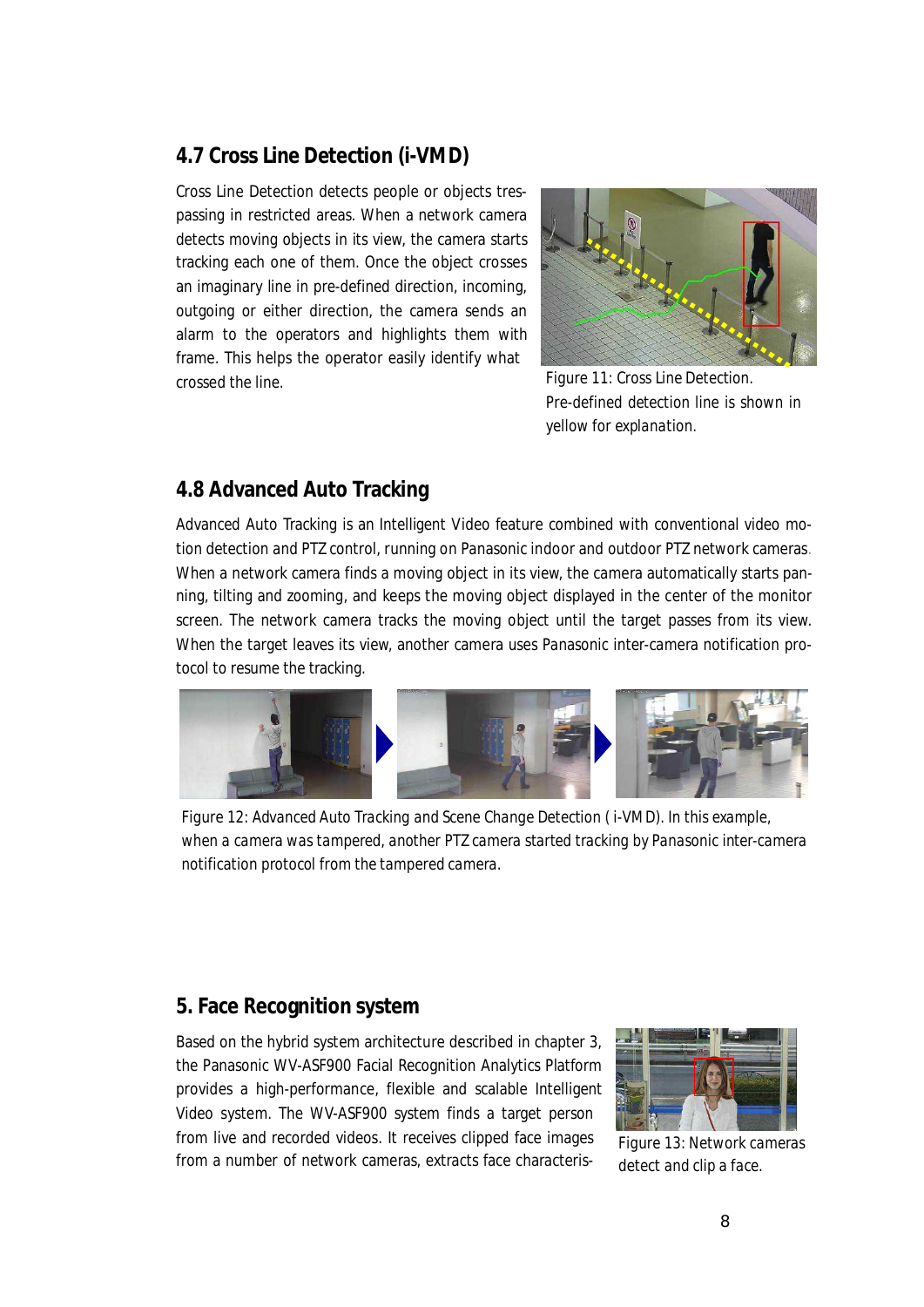

*Figure 14: Detected target persons by WV-ASF Face search. .*

tics, compares them with the target facial photos in the data-base and scores the similarity of them. When the system finds a person similar to the target, it sends an alarm to the operators. The WV-ASF900's face search enables operators to quickly identify where people have passed by and what they did. The operators can trace the people with a glance at the history table that shows when and where they were captured by cameras. History works with the Panasonic Network Video Recorders (NVRs) and provides easy playback.

The system is also useful to measure and improve marketing. The WV-ASF900 Face Recognition system estimates the age and gender of visitors from the captured face images. Combining this with sales data on Point-of-Sales (POS) selling systems enables better understanding the correlative relationships between customer behavior and marketing.

Additionally, Panasonic Network Video Recorders (NVRs) such as the WV-NV300 are simple and convenient solutions for small to medium installations. As well as video surveillance features, the IP-based NVRs provide optional easy-to-use Intelligent Video such as face matching , the people counting and the age and gender statistical reports.

#### **6. Considerations for deploying i-VMD**

Server-less, camera-based i-VMD enables introducing Intelligent Video systems easily at an affordable cost. Installing the cameras so that you obtain higher detection performance is important. This section describes the steps to properly deploy and run Panasonic i-VMD.

#### (1) Clear requirements

Purposes, targets, zones, operating times and environmental restrictions should be clarified at the planning stage. Based on these requirements, design the system with proper cameras and options.

#### (2) On-site survey

The detection performance is affected by factors such as the captured target size, shooting angle, light, weather and background. Typical camera settings may not be ideal for your requirements. Panasonic recommends implementing an on-site survey to confirm if the cameras detect targets as planned. If necessary, the design and/or settings should be revised.

#### (3) Installation

Good detection performance needs clear input. Cameras should be securely installed. Poor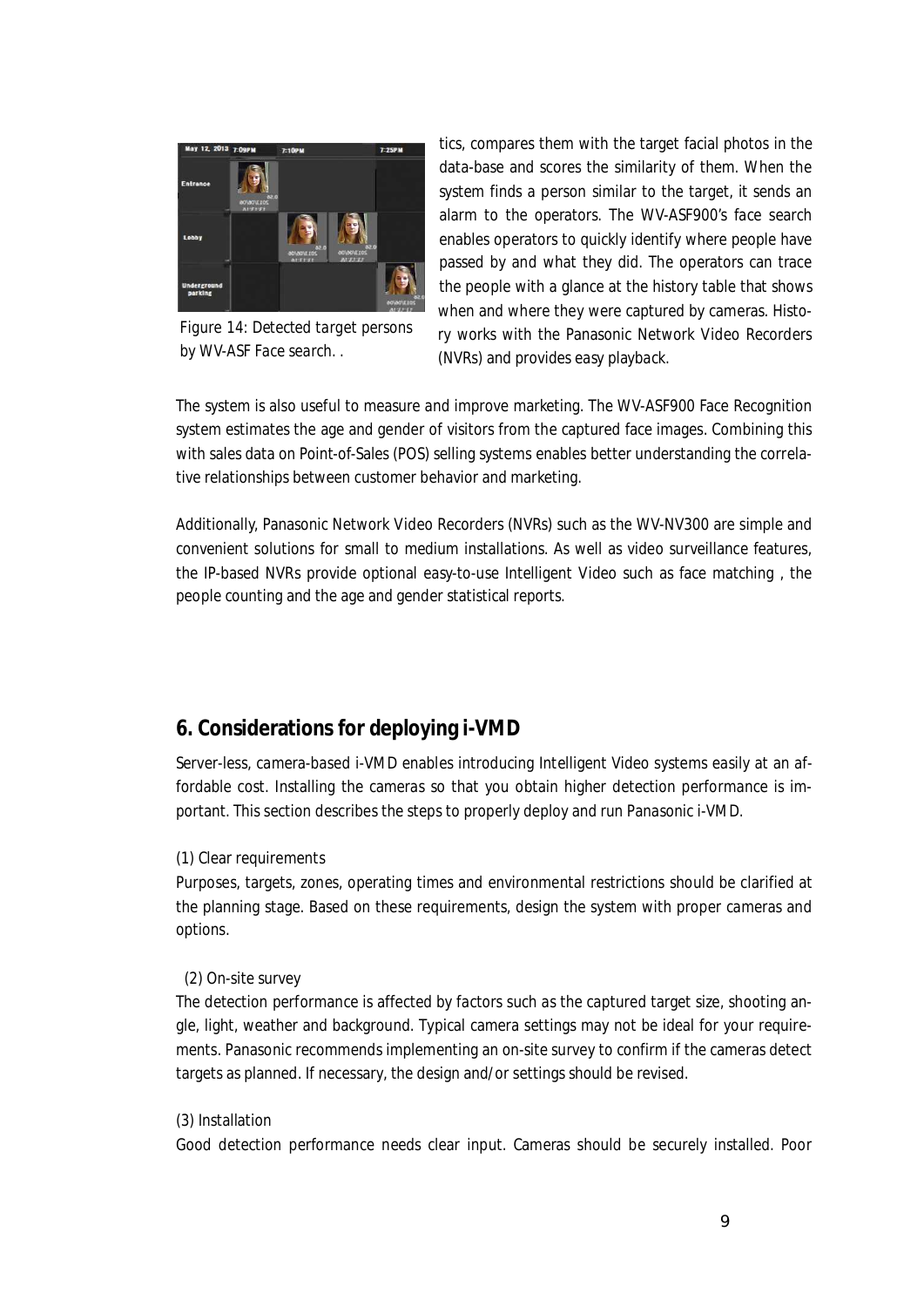mounting and other installation issues negatively affect image quality through vibration and/or swinging from poles, walls or the ground.

#### (4) Maintenance

Improper maintenance can lead to increase failure detections. Environment changing with the seasons may affect detection performance. Proper maintenance keeps i-VMD efficient.

## **7. Conclusion**

With IP and high-definition video technology progress, Intelligent Video will make your video surveillance system smarter and smarter. As described in this paper, this progress will increase the quality and efficiency of your video surveillance. It will also add the competitive advantage to your business. Panasonic intelligent video technology offers easy-to-use and cost-effective solutions.

For more information about Panasonic video surveillance cameras and solutions, please visit us at http://security.panasonic.com.